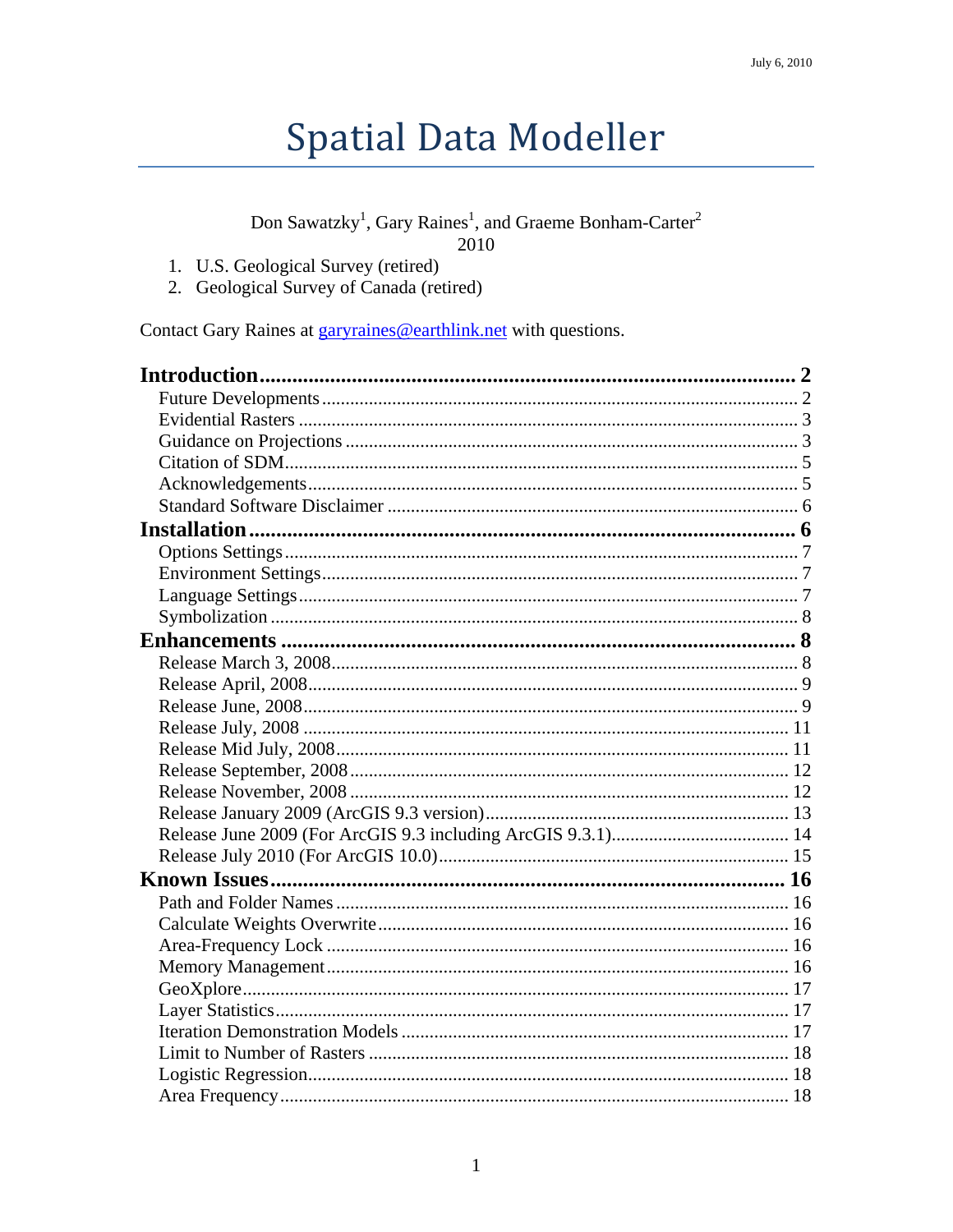|--|

# **Introduction**

Spatial Data Modeller, SDM, is a collection of tools for adding categorical maps with interval, ordinal, or ratio scale maps to produce a predictive map of where something of interest is likely to occur. **This release of SDM has been modified to only work with ArcGIS 10.0. The updates necessary to make SDM work with ArcGIS 10.0 were all done by Ryan DeBruyn of ESRI. Many thanks to Ryan for his support of SDM.** All of the tools have help files that include references to publications discussing the applications of the methods implemented in the tool. Several of the tools create output rasters, tables, or files that require the user to enter a name. Default values are provided in most cases to serve as suggestions of the style of naming that has been found useful. These names, following ArcGIS conventions, can be changed to meet the user's needs. To make all of the features of SDM work properly it is required that several Environment parameters are set. See the discussion of Environment Settings below for the details. The Weights of Evidence, WofE, and Logistic Regression, LR, tools addresses area as the count of unit cells. It is assumed in the WofE and LR tools that the data has spatial units of meters. If your data has other spatial units, these WofE and LR tools may not work properly.

All of the tools can be used interactively from the ArcGIS Desktop. Most of the tools can be used in models as a mechanism for repeated running and documentation of the model. Demonstration models are included that utilize the Carlin data, which is provided in the Carlin\_Demo folder in the SDM folder. There is a Carlin\_Demo.mxd in the Carlin\_Demo folder. Saving this MXD to the users Workspace folder and changing the Environment to have the users Workspace and Scratch Workspace folder provides a full setup for testing the demonstration models and tools. These demonstration models help document the applications of the tools and serve for self-training. A demonstration tool, NN Tool, is designed to run part of the neural net process and may serve as a useful general use tool for applying neural networks.

SDM requires the Spatial Analyst extension, which is used to prepare data for use in SDM models.

For the computations to work correctly in SDM, the Regional Settings of the computer must be set to English (United States). This is so the point (.) will represent the decimal point, not a comma (,).

# *Future Developments*

While ESRI has agreed to implement aspects of SDM into a future release of SDM, Prof. Carlos Roberto de Souza Filho, beto@ige.unicamp.br, is implementing a new Home Page for future SDM developments. This site has been maintained to contain historic versions of SDM and related documentation. The site is now being redesigned to contain among other things "step-by-step" tutorials, new validation tools, possibly new neural net tools such as a Self Organizing Map (SOM) neural net, and other tools. The URL for this site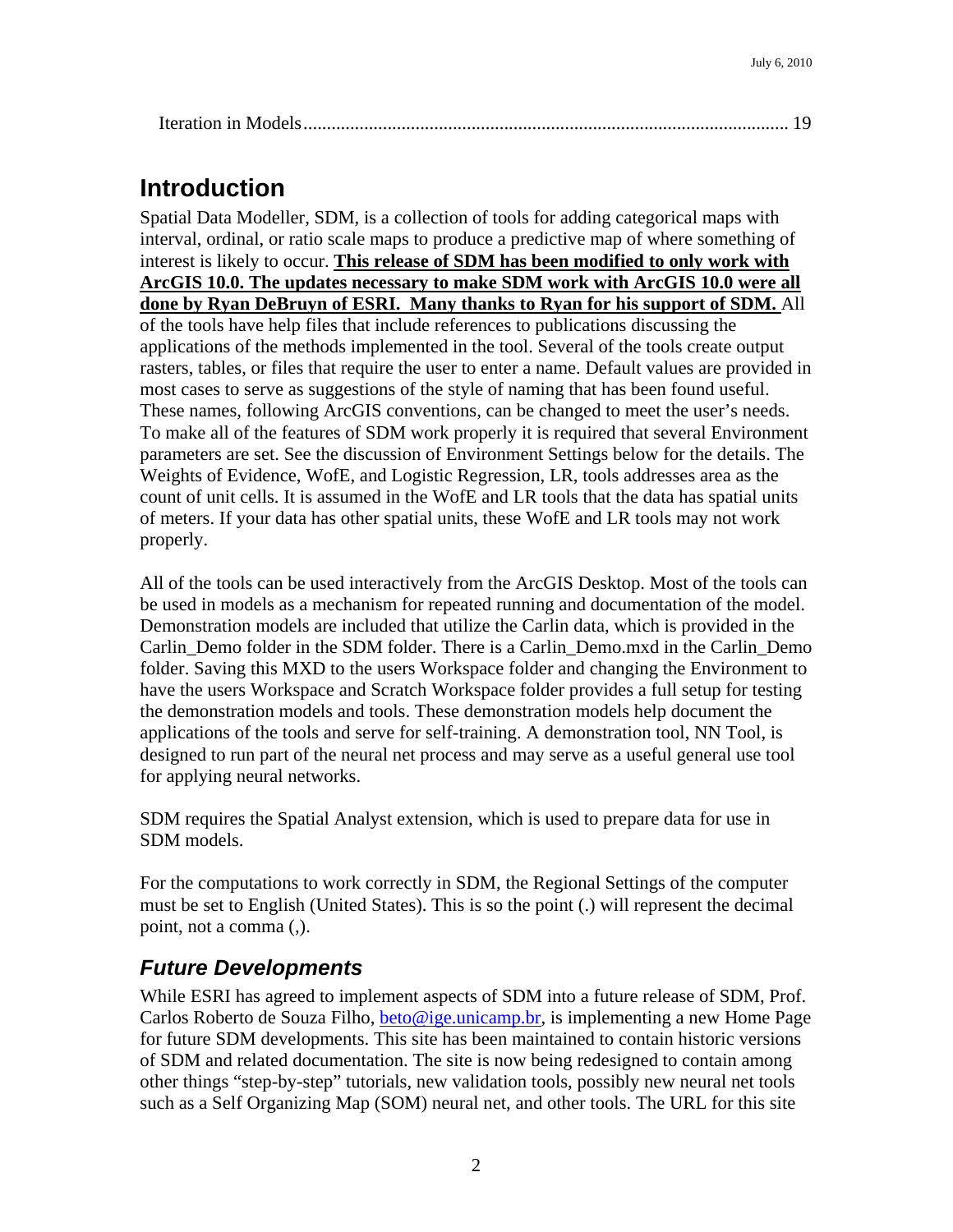is http://www.ige.unicamp.br/sdm/default\_e.htm, and it is anticipated that the redesign will be operating by late 2009

### *Evidential Rasters*

The layers or maps used for evidence for all of the methods except Fuzzy Logic must be integer rasters. Fuzzy Logic can work with real valued, positive rasters. The WofE and LR tools use a DBF table that is jointed to the evidential layers; so this requires that evidential layers must be integer rasters. The Neural Net tools use the Combine tool to generate the unique combinations of the evidence rasters, and Combine only works as desired with integer rasters for inputs.

### *Guidance on Projections*

All layers used with SDM should have the same projection with meter units.

The WofE, LR, and Neural Net methods require that point Shapefiles (the training points) be intersected with the evidence rasters to generate tables needed for training. In addition, the Area Frequency tool, which can be applied to all the model posterior probability or membership response themes, intersects point Shapefiles with the response theme. These tools as implemented in SDM do not deal with projection on the fly. **Therefore, it is essential that all evidence rasters, training Shapefiles, and the study-area rasters have the same projections for these three methods.** Projection on the fly in ArcGIS determines whether a layer requires projection on the fly based on the name of the projection. Consequently, **it is essential that all the projection names be the same.**

With some projections such as the Finland Zonal projections and some of the Australian national projections, the spatial reference or name of the projection of the grid can change during processing because of the nature of how ESRI handles projections in the Grid Engine. GRIDs use the workstation format for the coordinate system information, which is not as flexible or complete as the projection engine for Shapefiles (desktop, features, etc).

Projection names are lost except for UTM, State Plane, British National Grid, New Zealand Map Grid, RSO, UPS. Everything else will lose its name, and end up with the map projection as part of the name. The properties (eastings, northings, etc) of the changed projection are all the same, but the name is changed. This name change causes projection on the fly to be done. Projection on the fly causes problems with many of the raster geoprocessing tools including those of SDM.

**In addition for WofE and LR methods and any use of the Area Frequency tool, SDM assumes that the units of the projection are meters.** These tools all make measurements of area. This limitation is due to the historical development of these tools and limitations of programming time.

One way to assure that all the projections are the same is to use the following process while creating the layers to be used by SDM.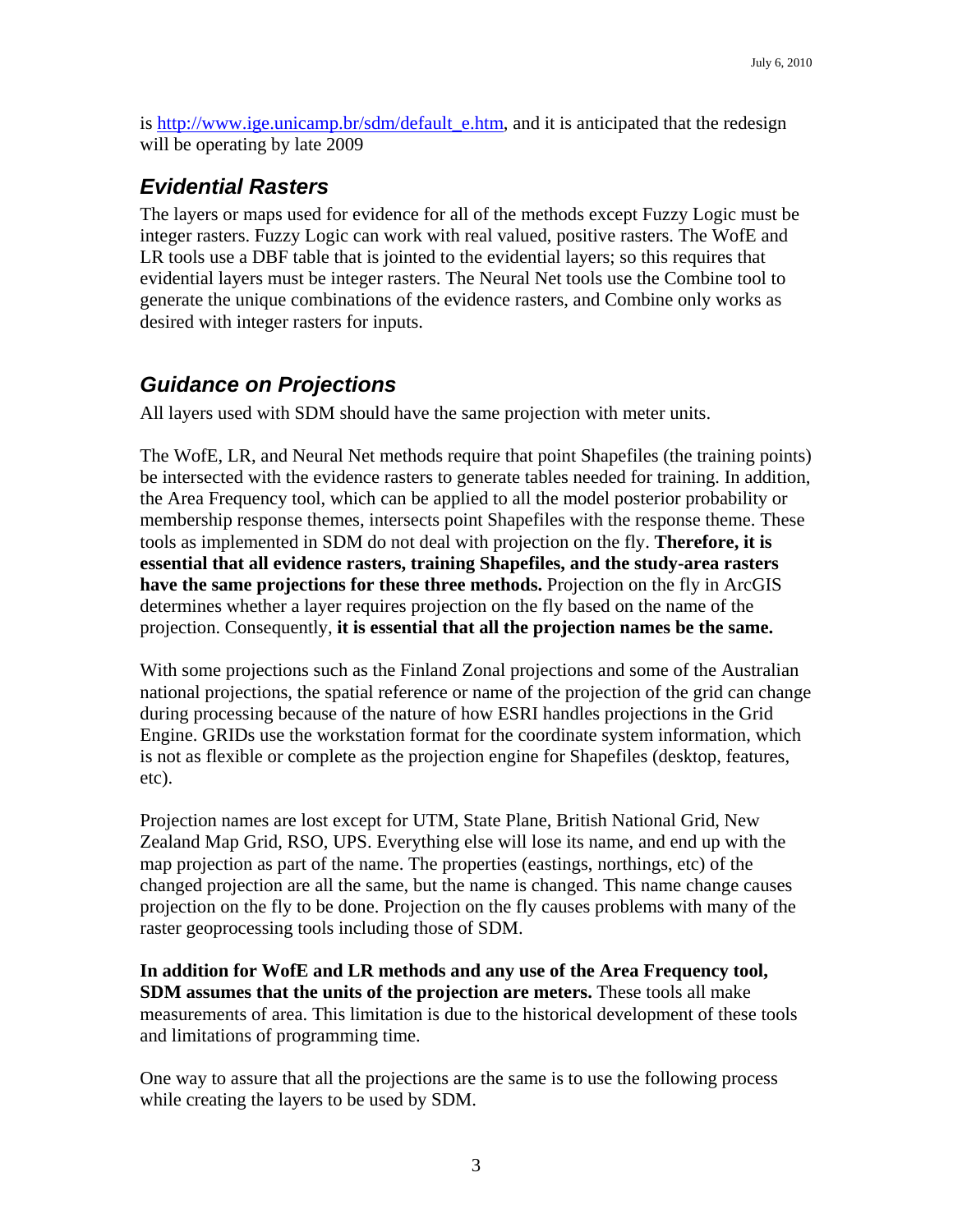- 1. Create an empty Data Frame and define the projection of this empty Data Frame the desired projection to be used in the modeling process.
- 2. Set the following Environmental parameters
	- a. General Tab
		- i. Workspace
		- ii. Scratch Workspace
		- iii. Output Coordinate System Select an ESRI provided metric projection. For WofE and LR, SDM assumes the units of all the layers are meters.
		- iv. Extent This must be set later when the study area layer has been created
	- b. Raster Analysis Settings
		- i. Cell Size This must be set for SDM, but it might not be need at this stage in project development
		- ii. Mask This must be set when the study area layer has been created.
- 3. Create a Shapefile that defines the Study Area. Create it with the projection desired for the study. It is simpler if you use a predefined ArcGIS projection.
	- a. Convert the Study-Area Shapefile to an integer raster with the cell size of the smallest cell size to be used in the SDM project.
	- b. Set the Mask and Cell Size in the Raster Analysis Settings of the Environment.
	- c. It is a good practice to set the Cell Size the same as that of the Study Area.
- 4. Convert the vector layers to be used as evidence to integer rasters. During this process, some like to create the integer rasters to the same cell size, the smallest to be used in the SDM project as defined by at least one of the evidence rasters. It is not necessary that all the evidence rasters have the same cell size, so if computation time and data volume is an issue in your study, you might select a cell size appropriate to each evidence rasters.
- 5. In some of your evidence is already rasters, it is necessary to assure that their projections are appropriate.
	- a. For ordered rasters, one way to assure that the projection is the desired projection is in this MXD with the Output Projection set to the desired projection in the Environment, use the Int Spatial-Analyst geoprocessing tool to create a new integer raster from your source raster. This process will also clip the new raster to the Study-Area mask.
	- b. For categorical or free rasters similar to the process for ordered rasters, use the Lookup (sa) tool to create a new integer raster that maintains the categorical attribute. As with the Int process above, this will clip the new raster to the Study-Area mask.
	- c. Any Spatial-Analyst tool that creates a new raster can be used in this MXD with the Output set to the desired projection in the Environment.
- 6. Assemble the training points into Shapefiles. Often they are in files in other formats, other projections, or with other points.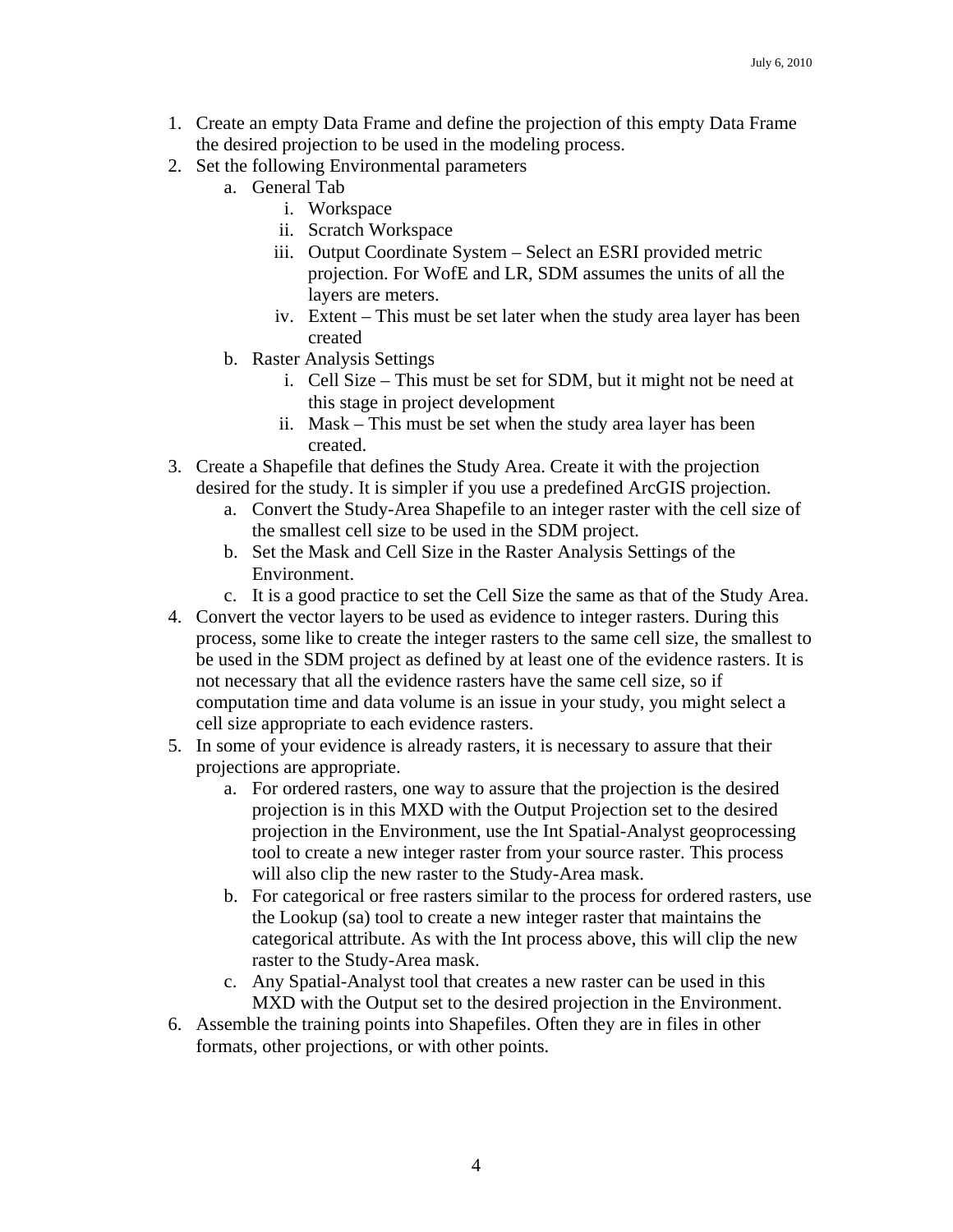- a. One way to create the desired Shapefiles is to get the source files into your MXD, select the subset desired, and Export the selected points to a Shapefile in the projection of the Data Frame.
- b. Any process that creates a point Shapefile with the correct projection can be used.
- 7. The following process will provide a test that everything has been done correctly:
	- a. Create a new Data Frame. Do not define the projection.
	- b. Add one of the layers to be used, such as the Study-Area raster. This will define the projection of Data Frame.
	- c. Add the other desired layers. If any of these layers have a different projection, then ArcGIS will issue a warning about it having a different projection. If this warning occurs, then something was done incorrectly in the above steps.
	- d. One common way that causes the warning to be issued is that the name of the projection is somehow different. Also, if a different datum is used, this warning can occur. To avoid this error always use ESRI provided projections and their associated names.
	- e. The projection names can also be checked in the metadata using ArcCatalog or viewing the metadata in ArcGIS.
	- f. Experienced users will, of course, see many alternative ways to deal with projections. The guidance provided above is one of many ways to prepare the data.
- 8. If some of the layers in the modeling still have different projection names, but all of the projection parameters are the same, the final fix is to change the projections in ArcCatalog. Using ArcCatalog, the properties of layers with different named projections, can be changed to the standard to be used in the modeling. Typically, this will be necessary to assure that the projection of the point Shapefiles used for training or validation have the same projection as the raster layers. This process does not change the projections, but simply gets the names the same because the parameters are already the same.

### *Citation of SDM*

In citing this software, please use a reference in the following form:

Sawatzky, D.L., Raines, G.L. , Bonham-Carter, G.F., and Looney, C.G., 2009, Spatial Data Modeller (SDM): ArcMAP 9.3 geoprocessing tools for spatial data modelling using weights of evidence, logistic regression, fuzzy logic and neural networks. http://arcscripts.esri.com/details.asp?dbid=15341.

#### *Acknowledgements*

This software has evolved through several generations, which have had input from several people and organizations. The development of this version was supported with funds from the U.S. Geological Survey. The evolution of this software starts with Frits Agterberg whose work at the Geological Survey of Canada set the foundation for much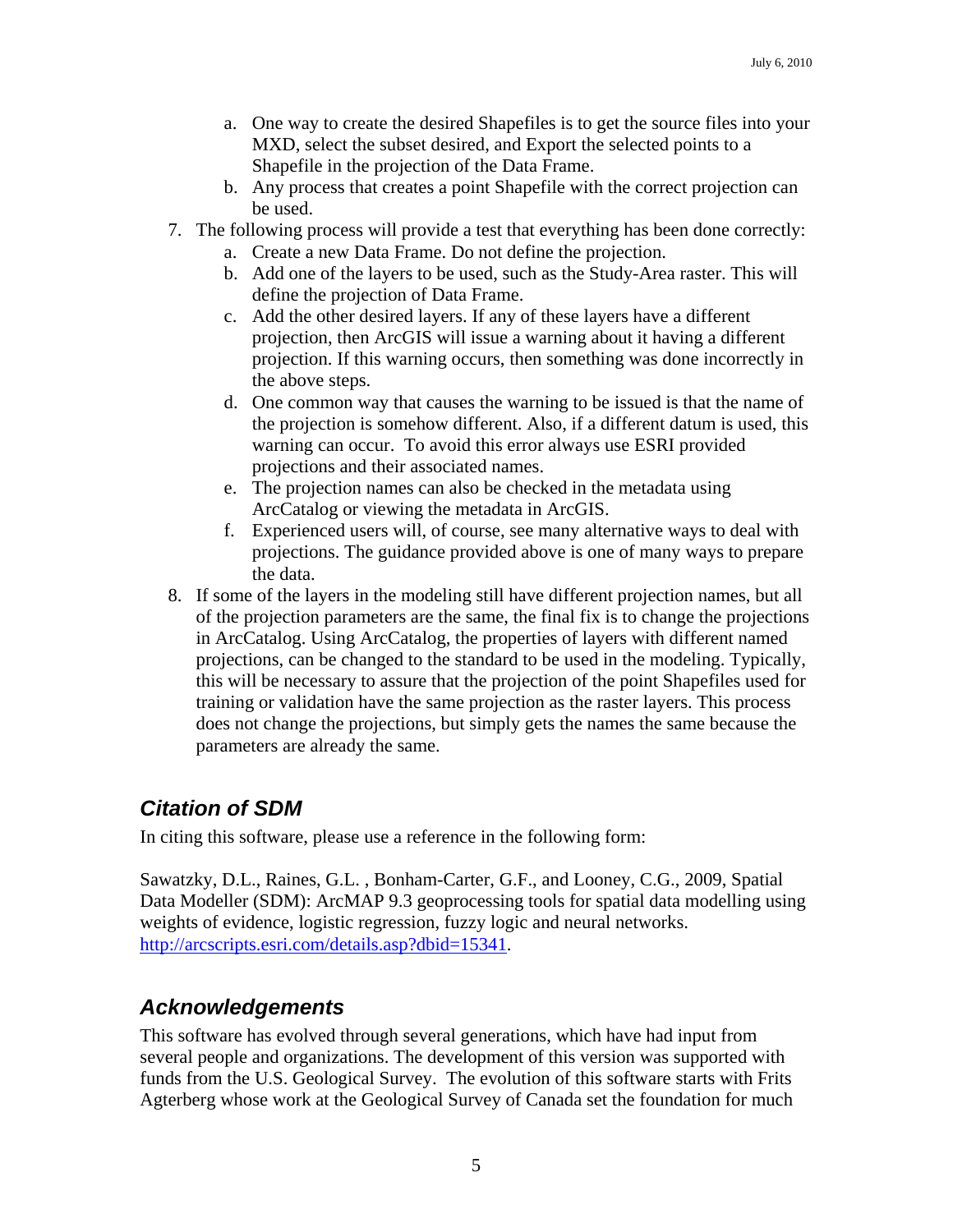of the mathematics implemented in these tools. More recently, Ryan DeBruyn of ESRI has made significant contributions in solving specific programming problems in ArcGIS. We would also like to thank Vesa Nykanen of the Geological Survey of Finland and Carlos de Souza Filho of the University of Campinas, Brazil, for beta testing this software and many useful suggestions for improvements. In addition, we thank Steve Kopp of ESRI for stimulating us to create this Geoprocessing version of SDM and providing support from ESRI to answer questions and solve problems during the development.

### *Standard Software Disclaimer*

*All of our software is covered by this disclaimer:*

While the *producers of Spatial Data Modeller Tools* make every effort to deliver high quality products, we do not guarantee that our products are free from defects. Our software is provided "as is," and you use the software at your own risk.

We make no warranties as to performance, merchantability, fitness for a particular purpose, or any other warranties whether expressed or implied.

No oral or written communication from or information provided by the *producers of Spatial Data Modeller Tools* shall create a warranty.

Under no circumstances shall the *producers of Spatial Data Modeller Tools* be liable for direct, indirect, special, incidental, or consequential damages resulting from the use, misuse, or inability to use this software, even if the *producers of Spatial Data Modeller Tools* has been advised of the possibility of such damages.

These exclusions and limitations may not apply in all jurisdictions. You may have additional rights and some of these limitations may not apply to you.

# **Installation**

Before installing a new version of Spatial Data Modeller, it is best to delete the SDM folder from your computer. Installation simply requires extraction of everything in the zip file. The zip-file contents contain a relative path; so everything will extract to a folder named SDM, Spatial Data Modeller. The SDM folder can be extracted to any location on your computer. A typical place would be to put the SDM folder in the root directory, typically  $C:\mathcal{C}$ .

The SDM folder contains two toolboxes and their associated scripts and documentation, Spatial Data Modeller Toolbox and Spatial Data Modeller Demonstration Models. The Spatial Data Modeller Toolbox contains tools sets for Fuzzy Logic, Neural Networks, Weights of Evidence, and Utilities. The Spatial Data Modeller Demonstration Models contains example models of Fuzzy Logic, Neural Networks, Logistic Regression, and Weights of Evidence. These models complement the documentation to demonstrate how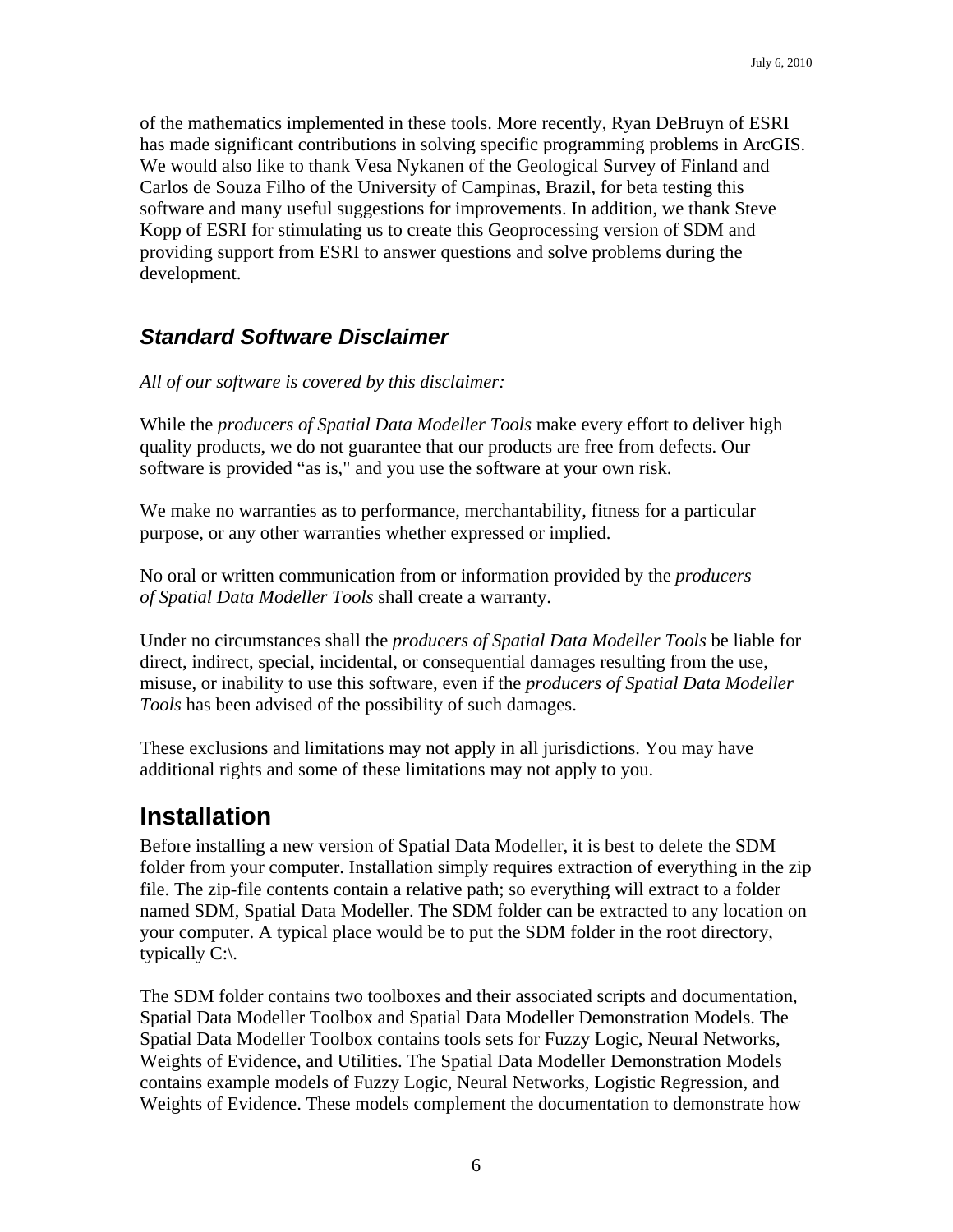the tools may be used. These demonstration models do not show, however, the complete spectrum of applications of the tools.

The SDM folder contains, also, the Carlin\_Demo folder, which contains data and an map document for use in the Demonstration Models and further experimentation with the tools. These data are useful for training.

Also in the SDM folder are three LYR files useful for symbolization of models. The names of these files indicate their application. See the relevant demonstration model to see applications of these files. See the Known Issues section below for a bug associated with the use of the LYR files.

# *Options Settings*

When using these tools it is useful to change some default settings of ArcGIS. In the Tools/Options window select the Geoprocessing tab. Check the "Overwrite the outputs of Geoprocessing operations" and "Log Geoprocessing operations to a history model". The overwrite option is useful because it allows experimentation without changing the names of outputs. The Log is useful to provide a history of what has been done. See the ESRI hyperlink below for more information on the use of the Log tools, which are shown on the Results tab in ArcGIS.

http://webhelp.esri.com/arcgisdesktop/9.2/index.cfm?id=624&pid=618&topicname=Working\_with\_results

SDM now takes advantage of this geoprocessing history to report and record as messages important modeling parameters. These parameters include the environment setting, the study area, prior probability, an overall CI value from Agterberg-Cheng and other important information.

ArcGIS by default limits the number of records in a raster to 65,536. This limit is often too small with the neural net tools where combination rasters of evidence are created. In the Tools/Options window, select the Raster tab. The limit of 65,536 records can be increased to a value more appropriate.

# *Environment Settings*

The Environmental Settings can also be set of this page. Setting them in the Tool Options makes these Environmental Settings the defaults. Setting the Environment by right clicking on ArcToolbox sets the environment for an MXD. As discussed in the SDM tools documentation, the Workspace, Scratch Workspace, Extent, Cell size, and Mask must be set for many of the SDM tools to work properly. Set the Cell size to that of the Mask. It is also useful to set the Output coordinate systems (General Tab) the same as the metric coordinate system used for the modeling. Note SDM does not support geodatabases; so the Workspace nor Scratch Workspace cannot be a geodatabase.

# *Language Settings*

These tools require that the Language settings have the period for the decimal symbol, not the comma that is common outside of the United States. This feature is controlled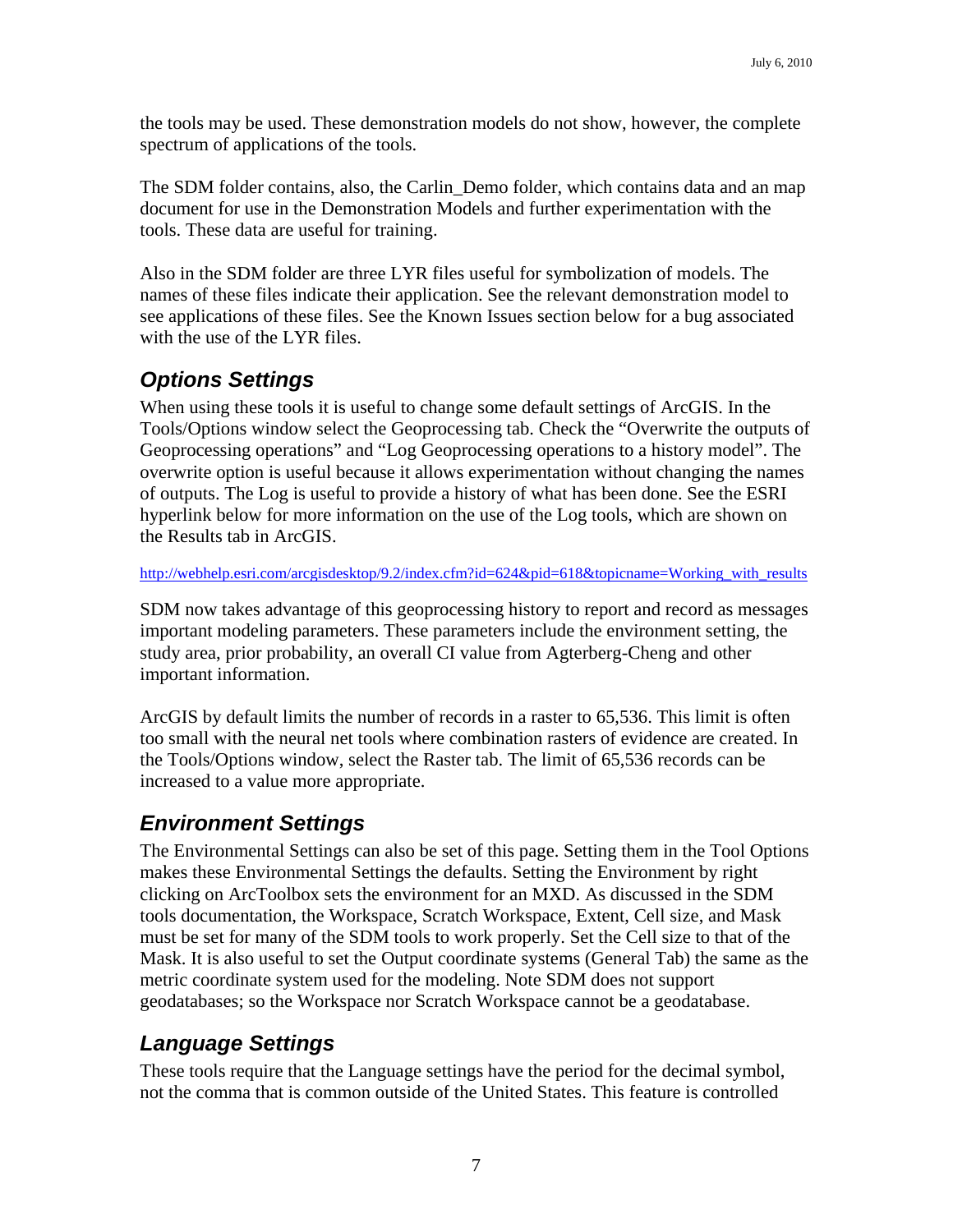from the Regional and Language Options in the Control Panel. On the Regional tab, select Customize to verify that the Decimal symbol is a period.

# *Symbolization*

A standard way to symbolize many of the response themes, such as the Weights-of-Evidence posterior probability raster, is with increasing warm colors indicating a high value. This can be achieved by selecting the full-spectrum red-green-blue color ramp available in the ESRI styles and then inverting this ramp. An alternative is provided in the SDM.style file in the SDM folder. This style has a full spectrum bright color ramp; so the additional step of inverting is unnecessary. This style can be made available for symbolization from the ArcGIS tool menu, Styles, and selecting the Style Manager. Adding the SDM style to your list makes this style available. It is convenient to copy the Full Spectrum color ramp from this added style and paste it into the Color Ramp folder on your User default style. This can all be done in the Style Manager. This new bluegreen-red full-spectrum color ramp will be available after the ESRI red-green-blue ramp.

# **Enhancements**

# *Release March 3, 2008*

New features and enhancements have been added to this release of Spatial Data Modeller.

- 1. SDM now takes advantage of the geoprocessing history to report and record as messages important modeling parameters. These parameters include the environment setting, the study area, prior probability, an overall CI value from Agterberg-Cheng and other important information.
- 2. Documentation for many of the tools has been clarified or enhanced based on feedback from users.
- 3. Calculate Weights: A new method, Unique, has been added to the list of methods. This method will create a weights table with the Gen\_Class, Weights, and WStd columns empty. The user can then edit these columns for an Expert or Fuzzy Weights of Evidence. Remember the Gen\_Class defines the classes in Logistic Regression and the Weights define the classes for Weights of Evidence.
- 4. It is no longer required that all evidence rasters have the same cell size as the Study Area. In order to get accurate weights, it is best that the Study Area raster still have a cell size of the smallest cell size of the evidence rasters.
- 5. Agterberg-Cheng CI Test: This tool has been modified to explicitly address areas of Missing Data.
- 6. Neural Net Input Files: A new method has been developed to create the Class and Train files that is much faster. Now a set of unique conditions as large as 100,000 can be processed in a few minutes.
- 7. Create Missing Data: This tool is useful to explicitly define the Missing Data Class for evidence. This is a Utility tool in SDM.
- 8. Bugs in the Area Frequency tool have been fixed.
- 9. A new utility tool, Contact Proximity, has been created to create an integer raster of distance to a contact between two raster units.
- 10. A new utility tool, View SDM Text Files, has been developed to facilitate viewing within ArcGIS of text and neural net DTA files.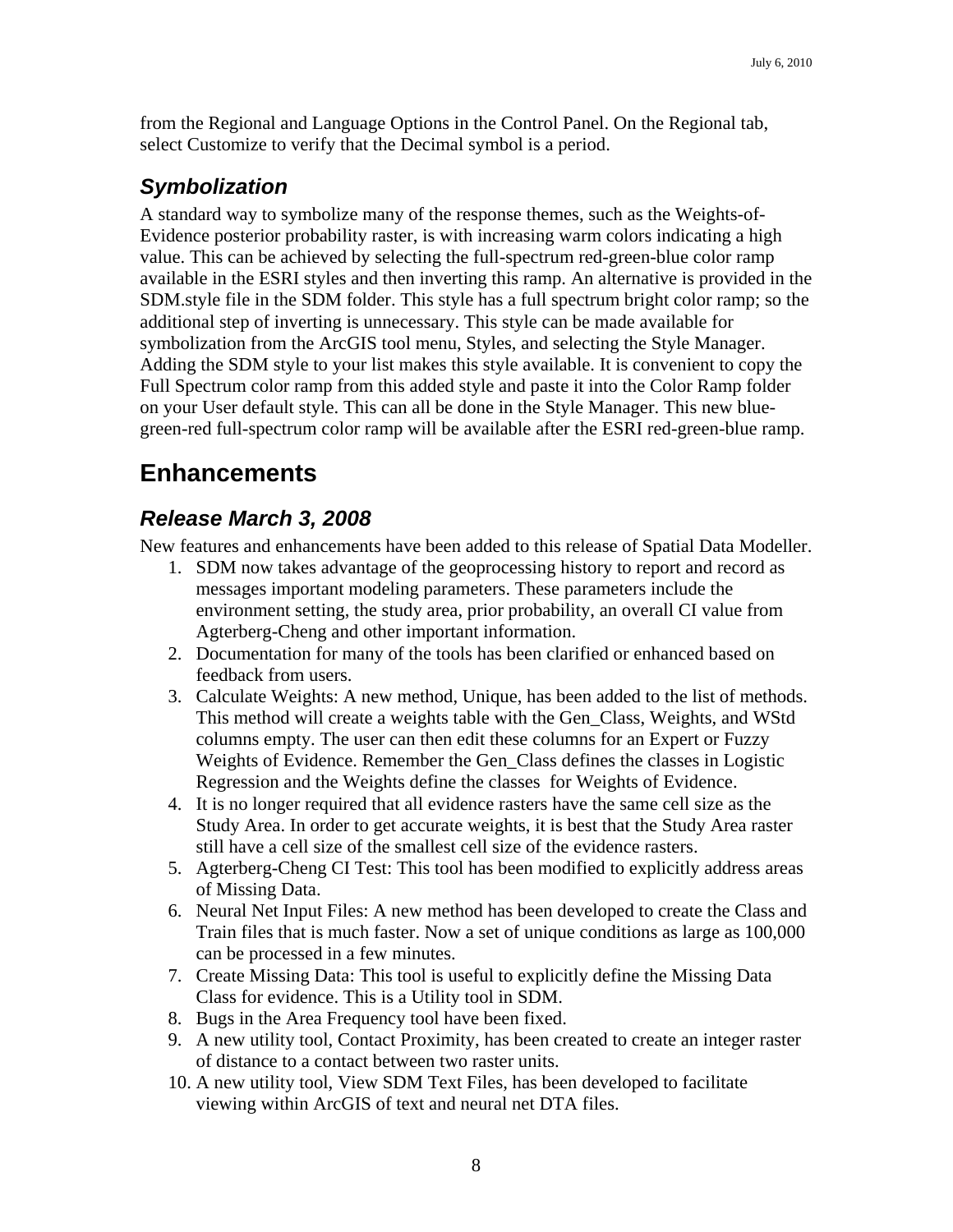11. The Gamma fuzzification tool has been added to Fuzzy Membership toolset. This tool is similar to the Near tool, but it has a slightly different shape.

#### *Release April, 2008*

New features and enhancements have been added to this release of Spatial Data Modeller.

- 1. The Unit Area default of 1 has been removed. It is now necessary to enter a value with all WofE and LR tools. It is critical that users select a Unit Area that is appropriate to their specific task. If a user wants to set a default value, this can be defined in the Script Properties on the Parameters tab.
- 2. Unit Area problem: It was discovered that the Unit Area was not being properly used in Calculate Weights, Calculate Response, Area Frequency, and Agterberg-Cheng. This error occurred when the Unit Area had a value other than 1. To the best of our knowledge, this error occurred during the development of the ArcGIS 9.1version. This error has now been corrected. Results will now be correct for any Unit Area, and the results might be different than in earlier releases for ArcGIS 9.1 and 9.2.
- 3. Several new utility tools have been provided.
	- a. Get SDM Parameters: This tool reports the Environment and other SDM parameters. This tool along with each tool reporting on the Environment and SDM parameters provide a mechanism for monitoring these parameters throughout the modeling process.
	- b. View Floating Raster Vat: Tool lists the values of floating rasters
- 4. The WofE and LR tools have been revised to increase the speed and precision. Now probabilities less than 1 part in 1,000,000 will be properly handled.

#### *Release June, 2008*

1. Calculate Weights has been modified to deal with special cases of the number of training points. The modifications are summarized in the table and Notes below.

| Table Type                          | No. TPs $= 0$ | No. $TPs = MaxNo$ . $TPs$ Other No. $TPs$ |                      | Gen Class                     |
|-------------------------------------|---------------|-------------------------------------------|----------------------|-------------------------------|
| Ascending <sup>3</sup>              | $Wts = NullT$ | Wts for $MaxTPs - 0.01$                   | Calc $Wts^2$         | Calc Wts                      |
| Descending $3$                      | $Wts = Null$  | Wts for $MaxTPs - 0.01$                   | Calc W <sub>ts</sub> | Calc Wts                      |
| Categorical <sup>4</sup> Wts = Null |               | Wts for $MaxTPs - 0.01$                   | Calc Wts             | If Gen $Class = 99$ with zero |
|                                     |               |                                           |                      | TPs, then Wts for $TPs =$     |
|                                     |               |                                           |                      | 0.01; Otherwise Calc Wts      |

No. TPs = Number of Training Points

 $MaxNo. TPs = total training points available for the study area$ 

**Notes** 

Null is represented as a zero in a DBF table

Calc Wts indicates that weights are calculated with the conventional rules for the method using the training points that are found.

For the Cumulative Table types (Ascending and Descending), the conventional method is the maximum contrast with an acceptable confidence defines the break class between the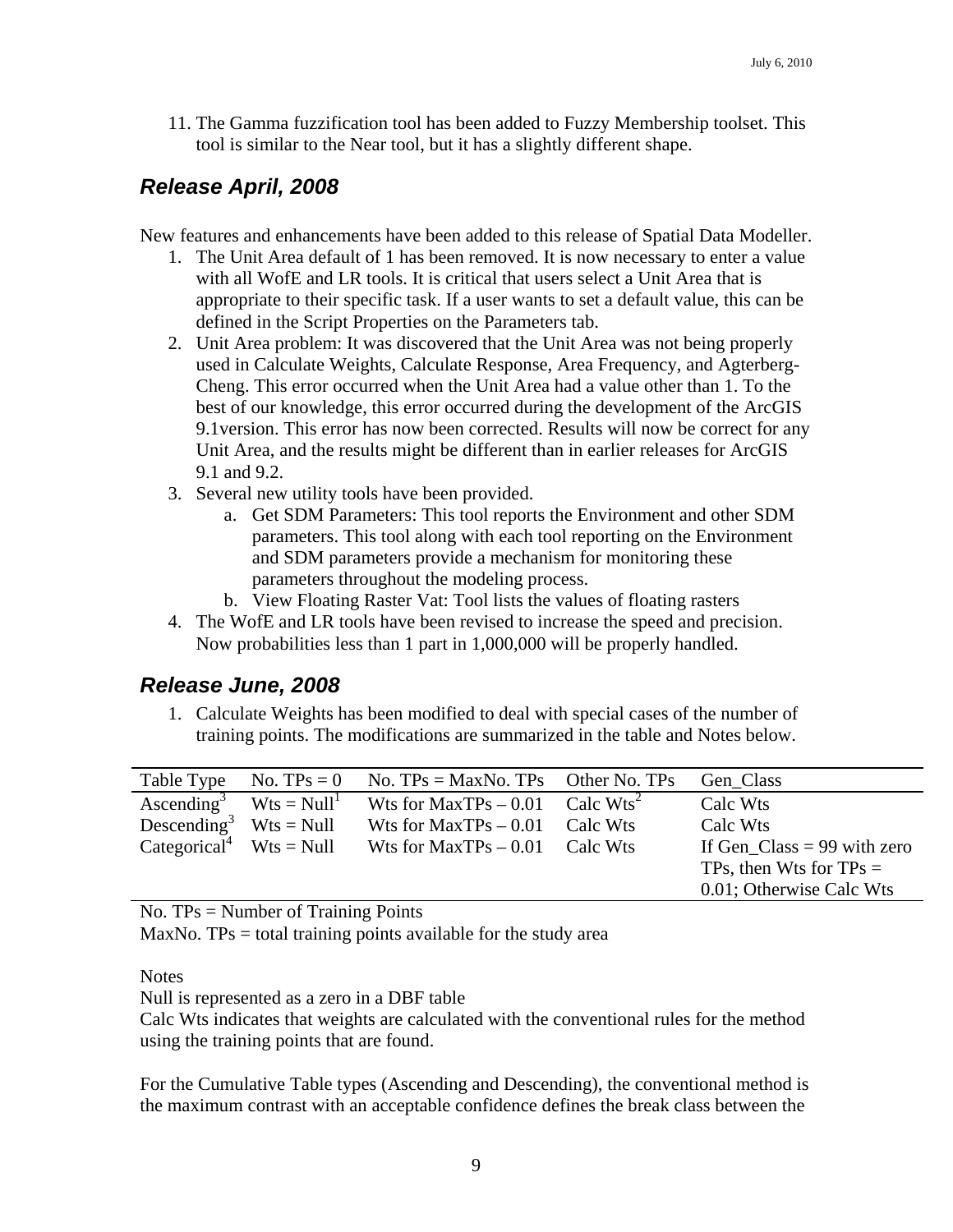two binary classes. The Gen\_Class, Weight, and W\_Std for those classes up to and including the break class are 2 and the Wplus and S\_Wplus of the break class. For those classes after the break class, the values are 1 and the Wminus and S\_Wminus of the break class.

In the case where all of the Training Points are all in one class, this class will be the break class and the number of training points will be the maximum number of training points minus 0.01

For the Categorical Table types, the conventional method is all classes that have acceptable absolute value of confidence are given the Gen\_Class, Weight, and W\_Std of their class value, Wplus, and S\_Wplus. Those classes that do not have acceptable absolute value of confidence are grouped into a Gen\_Class of 99 or some other appropriate number if 99 is a valid class. If training points occur in this Gen\_Class 99, then the weight is normally calculated for this group of classes. If, however, no training points occur in this Gen\_Class 99, then the training points are 0.01 and the Weight and W\_Std are calculated.

- 2. Grand WofE is a new tool that combines Calculate Weights, Response, and Logistic Regression into one simple tool requiring minimal input from the user. Besides making the weights of evidence and logistic-regression methods even simpler to apply than the individual tools, Grand WofE is designed to use in web applications. As with all of the WofE tools, the Environment must be set and the training Shapefile must be provided. Based on a user input of confidence, Ordered data are calculated using the Cumulative Ascending and Descending weighting methods. If in the rare case where an Ordered evidence raster produces a valid cumulative ascending and descending weights tables, multiple sets of WofE- and LR-models and associated tables will be created.
	- a. Why not use Grand WofE for all weights-of-evidence modeling. If a standard model is what is desired, then use Grand WofE. There are situations where it might be of interest to use some other generalization procedure, such as a binary generalization of categorical data with some units treated as missing data. A generalization based on maximum confidence instead of maximum contrast might be desired. There might not be sufficient training sites and an expert weights-of-evidence model might be desired. If Logistic Regression was the method desired, it might be interesting to not generalize the ordered data. All of these reasons and others might be reasons to use the individual tools and not Grand WofE.
	- b. Because Grand WofE has a variable number of outputs, it is necessary to add these outputs in a different way. When the tool is complete, instructions on add the outputs are provided in green text telling the user to copy some text with Control-C and then paste it into the Add Data names window with a Control-V. These instructions and the list of outputs to add are also available in the Results tab.
- 3. In Logistic Regression and Grand WofE, a required input is the data type. In the past, the inputs were Ordered and Free for Categorical data. In this release, the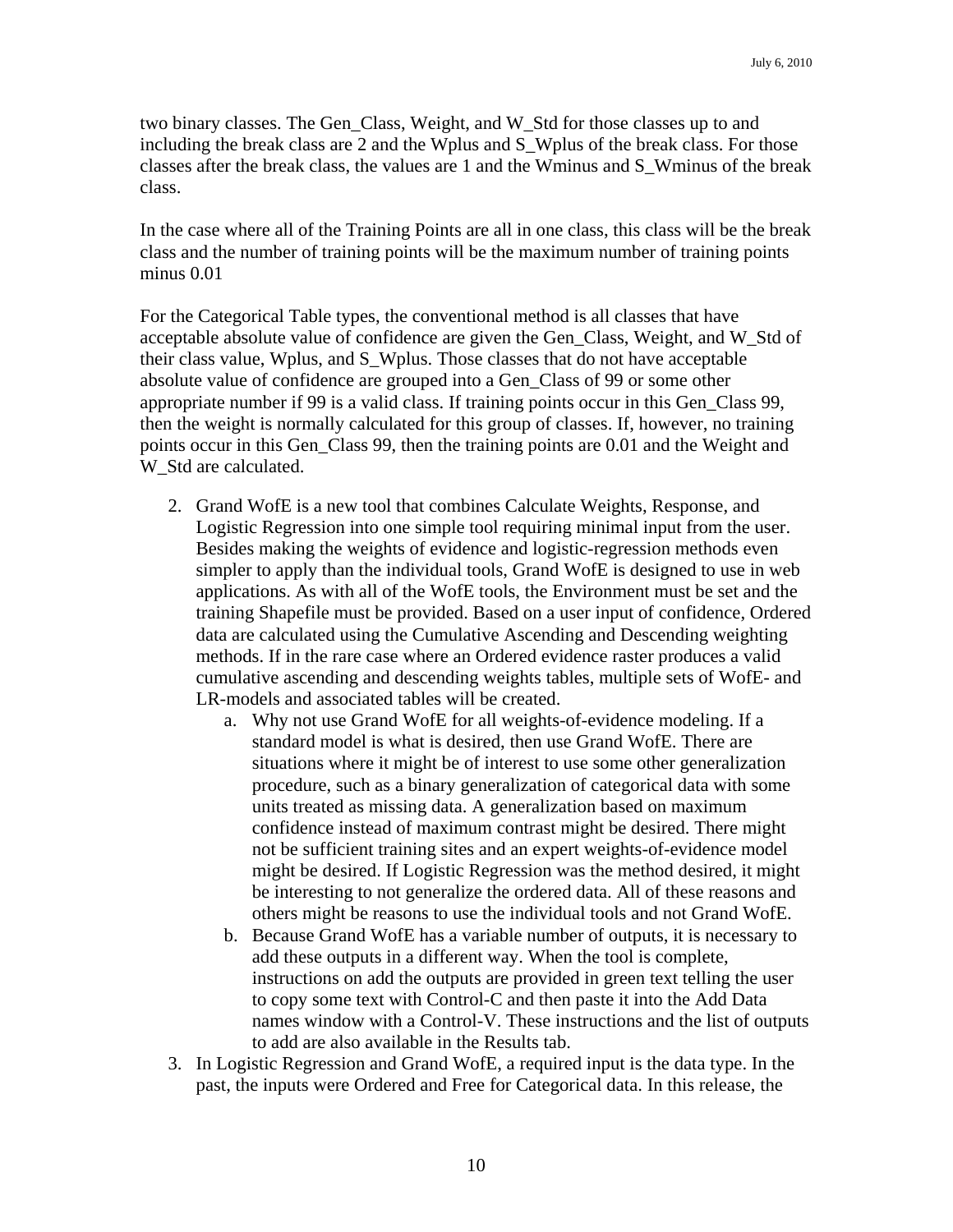user can still enter these two types, or now the user can enter O or o, F or f. In addition, in place of Free, the user can now enter Categorical or C or c.

- 4. The WofE and LR tools have been revised to increase the speed and precision. Now probabilities less than 1 part in 1,000,000 will be properly handled.
- 5. Two new evidence rasters, Sbint and Fake\_Data, have been added to the Carlin\_Demo.mxd to demonstrate additional aspects of WofE tools.
	- a. Sbint is an integer raster of the stream sediment antimony data that has not been reclassified. It is simply the parts per million values of the antimony data. This data set is to emphasize that it is not required nor always beneficial to reclassify the evidence. The reclassifications used in the Carlin\_Demo are simply done to speed up processing for demonstration purposes.
	- b. Fake\_Data is an artificial data set created to demonstrate what happens in Grand WofE when valid weights tables are created by both the Cumulative Ascending (CA) and Cumulative Descending (CD) methods. Use this Fake\_Data as evidence in Grand WofE with a confidence of 0.7 to demonstrate that two separate sets of models will be created. Each set of models will use one of the valid Ordered evidence rasters.
- 6. Comments about each evidence layer have been added to the Comments block in the General tab of the properties window for the rasters. This information should provide some guidance for the nongeologist about how to use the evidence in a WofE or Fuzzy Logic model.
- 7. In order to help address some problems users have had with projections, the projection must be defined in the Environment. On the General Tab, set the Output Coordinate System to be the same as the projection used for the evidence rasters. The Utility Get SDM Parameters can be used to test that all of the necessary environmental variables are changed from the defaults.

#### *Release July, 2008*

- 1. Two tools, Partition NNInput Files and Combine NNOutput Files, have been added to the neural net toolset to get around the 200,000 limit of GeoXplore.
- 2. The Get SDM Parameters tool now properly reports the Unit Area.
- 3. Training Site Reduction has an improved algorithm so it will process the Shapefile significantly faster.

#### *Release Mid July, 2008*

- 1. A new utility model has been added that is useful for proximity to lines. This model, Line Proximity, calculates a new raster of proximity to selected lines, that is linear features. The lines might be faults, fold axis, rivers, or any other type of line feature that proximity to is evidence for some process. This is distinct from Contact Proximity, which is proximity to a boundary in a raster representation of a polygon feature.
- 2. A new utility model has been added to test for where two symbolized response rasters have class difference. The tool is Rank Differences.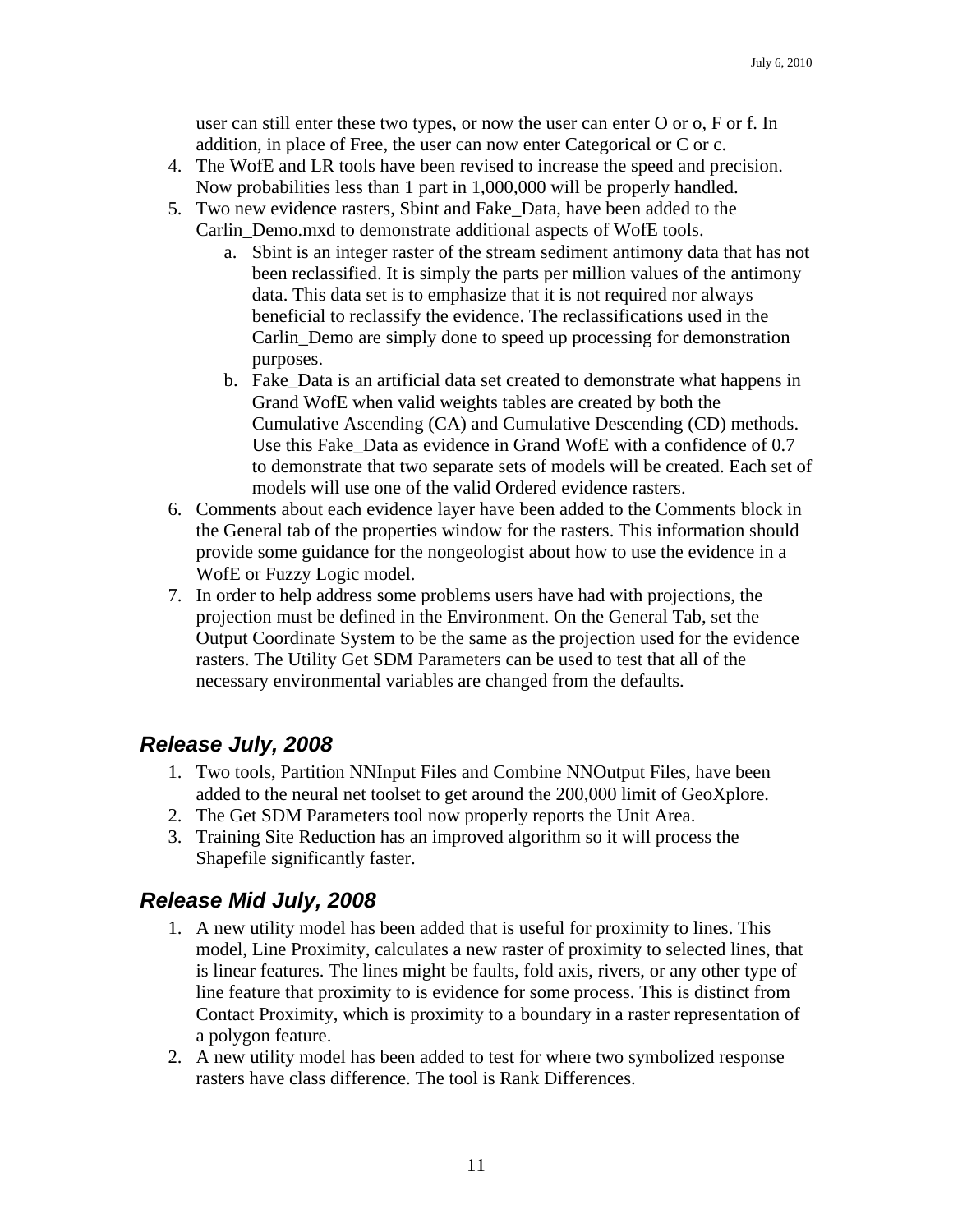- 3. A new fuzzification model has been added that uses the classes defined by the symbolized classes in the table of contents. If for example, an evidence raster is symbolized with 5 classes, then this tool would produce a fuzzy membership raster with memberships from 0.2 to 1
- 4. The Add Bearings to Linear Features tool has been repaired.
- 5. Incomplete testing as of June, 2008, of the SDM tools in ArcGIS 9.3 indicates that the WofE and LR tools work correctly in ArcGIS 9.3. We believe all of the tools will work without modification in ArcGIS 9.3. Please notify us if you find problems with ArcGIS 9.3.

#### *Release September, 2008*

- 1. The TOC Fuzzification tool has been fixed so the fuzzy membership is now properly scaled from 0 to 1.
- 2. A new tool has been added to the Neural Network toolbox. The tool is called Color Composite. It is designed to be used to create a color composite from 3 patterns from the Fuzzy Neural Network. This is often a useful way to see combinations or mixtures of the memberships in three patterns.
- 3. The Carlin\_Demo.MXD now has a hill shade raster of the DEM for the Carlin study area. By viewing a response theme with transparency and the hill shade, the response theme and hill shade can be seen together to determine locations. If it is desired to better maintain the colors of the response theme, view the hill shade on top with transparency and the response theme below.

#### *Release November, 2008*

- 1. An error has been found in the Neural Net Input Files tool. The error involves how the training sites are filtered so that only one training site is reported in the Train.dta file for a unique condition. The tool now filters the site so when there are multiple training Shapefile points in a unique condition, the point with the maximum fuzzy membership is kept. If there are multiple training sites with the same fuzzy membership then the first one found is kept. Typically, the fuzzy membership of a "Deposit" site is greater than those of a "Not Deposit" site; so this rule favors "Deposit" sites. It is not believed this change will produce significant changes in the results if a small number of carefully selected sites were used. If, however, a large number of sites were used for training and many of them are in the same unique condition, then different results can be obtained with this corrected train.dta file.
- 2. A change in the format of the Train.dta file has been made. In the data records, record 5 and beyond, in the Train.dta file, columns 2 and 3 are ignored by GeoXplore. Therefore, in column 2 we have put the FID number of the point Shapefile record selected. If the selected record is from a "Deposit" Shapefile, the FID is recorded in column 2. If the selected record is from a "Not Deposit" Shapefile, the number entered is  $1000 + FID$ . In column 3 we have put the value attribute number of the unique condition record for the Train.dta record. When training in GeoXplore, the classification of the Train.dta record number, column 1 in the Train.dta evidence records, is reported. Selecting this record number in the Train.dta file provides the FID number of the site and the value attribute of the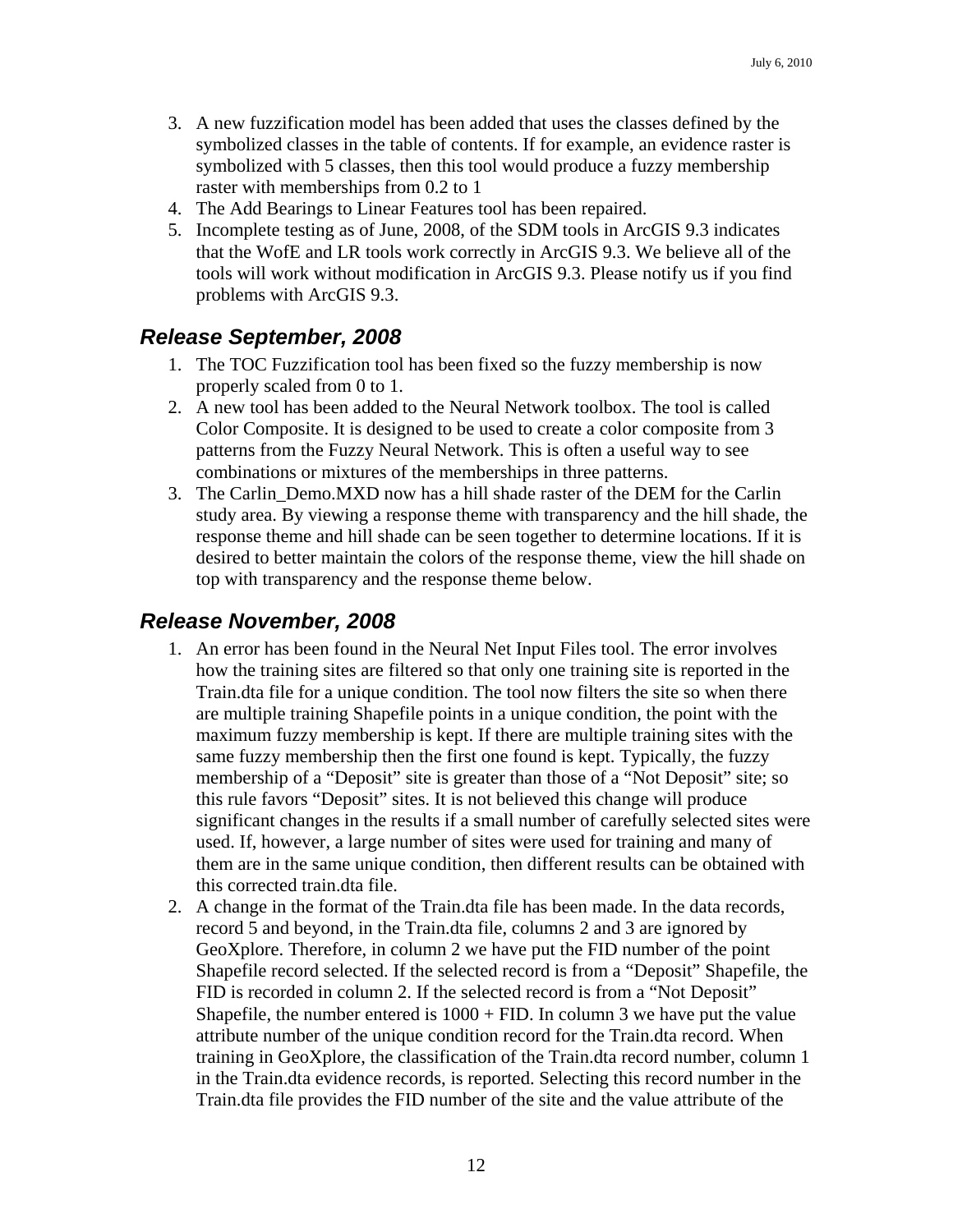unique condition that produced a classification result. Sometimes when a record or group of records do not classify well in GeoXplore training, insights can be gained by knowing which records. Sometimes such records are not appropriate to the desired training goals.

3. A new Home Page for future SDM developments is being implemented at the University of Campinas by Prof. Carlos Roberto de Souza Filho, beto@ige.unicamp.br. This site has been maintained to contain historic versions of SDM and related documentation. The site is now being redesigned to contain among other things "step-by-step" tutorials, new validation tools, possibly new neural net tools such as a Self Organizing Map (SOM) neural net, and other tools. The URL for this site is http://www.ige.unicamp.br/sdm/default\_e.htm and it is anticipated that the redesign will be operating by January 2009. So check out this site for the future evolution of SDM. The ArcGIS 9.2 version of SDM will be maintained on the ESRI site (http://arcscripts.esri.com/details.asp?dbid=15341). It is anticipated that the ArcGIS 9.3 version of SDM will be posted on the University of Campinas home page for SDM evolution.

#### *Release January 2009 (ArcGIS 9.3 version)*

- 1. Due to changes in how the Extract Values to Points tool works, all tools that intersect training points with rasters have been modified. The only difference the user should see is the tools may run slightly slower. The tools are Calculate Weights, Area Frequency Table, Logistic Regression, and Neural Net Input Files.
	- a. Associated with this change, we have noticed that the Logistic Regression tool produces posterior probabilities that are different in third or fourth figure after the decimal place. We cannot find the cause of this change and consider it insignificant.
- 2. These modifications now require that all evidence layers must be clipped to the study area. Due to differences in cell size and possibly origins, the areas of the evidence can be slightly different from that of the study area. Such differences are acceptable. The critical thing is that the evidence raster must not have an area considerably larger than that of the Study Area. Evidence that has an area smaller than the Study Area will result in a response theme clipped to this smaller area. The user might consider assigning areas of missing data to evidence rasters that are considerably smaller than the study area.
	- a. A new tool, Check Data Area, in the SDM Utility toolset quickly checks the area of evidence rasters and reports the area of the Study Area raster.
	- b. Three new SDM Utility toolset tools, Clip Categorical Evidence, Clip Ordered Evidence, and Clip Sites, have been added for use in clipping evidence to the Study Area. There are many ways to do this task. These three models are provided as examples of a way to do this clipping.
- 3. The ESRI Band Collection Statistics tool now reports an error whenever a Mask is defined in the Environment. Consequently, the NN Input Files, which can use an existing Band Collection Statistics text file or create its own file during the process, has been modified. In addition, a new tool, Band Collection Statistics, in the SDM Utilities toolset has been added that does not have this problem with the Environment mask parameter.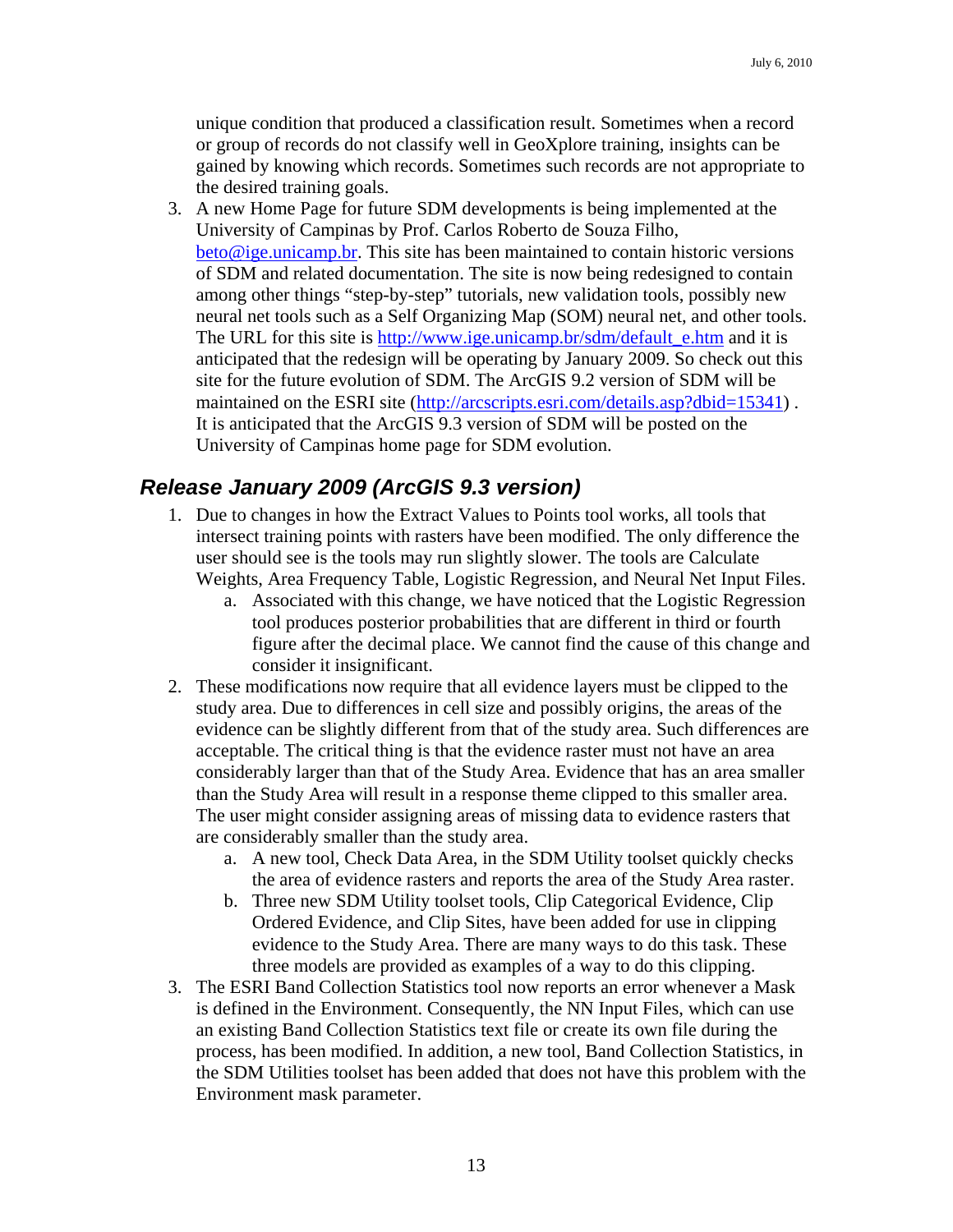- a. This change also required a correction in the Fuzzy Membership tools, MS Large and MS Small.
- b. The new SDM Utility, Band Collection Statistics, has a problem with the default Output Text File Name. The tool automatically creates a file name with the extension DBF. This name must be modified to have an TXT extension because the tool creates a text file. The easiest way to do this is select the total name, type the desired new name with or without the TXT extension and then hit a Tab key. This will expand the name and add the path. We have been unable to correct this name problem.
- 4. The MS-Small fuzzy membership function had an error for values less than the mean. Previously these values less than the mean were assigned a fuzzy membership of zero when they should have a fuzzy membership of 1.
- 5. Graph templates are provided for creating the CAPP (CAPP\_Chart.tee) and Efficiency (Efficiency\_Chart.tee) charts from the Area Frequency tool and for creating Multi-class generalization charts (Multiclass\_Generalization\_Chart.tee) from an ordered weight table. See the ArcGIS Help documentation in Mapping and visualization/Working with graphs and reports/Looking at Data with Graphs/Using graph templates for guidance on the creation and use of graph or chart templates.
	- a. Graph templates are stored as TEE files. Three TEE files are now included in the SDM folder, Multiclass\_Generalization\_Chart.tee, CAPP\_Chart.tee, and Efficiency Chart.tee. To make them accessible for making graphs, copy these TEE files into C:\Documents and Settings\UserName\Application Data\ESRI\ArcMap\GraphTemplates.
	- b. Then click the *Tools* menu, point to *Graphs*, and click the *Create...* button to start the graph wizard. Click the *Load Template* button, and click the icon for the template you want to load. The new template will be added to the graph wizard. You can then change the Area Frequency table data source, select the y and x data as indicated in the graph, and edit the graph properties as necessary.
- 6. A new approach to multi-class generalization of ordered data is outlined in the documentation for the Calculate Weights tool. This method often can provide a multi-class reclassification of the evidence that has proper weights. This method was suggested by Rob Robinson of the USGS.

# *Release June 2009 (For ArcGIS 9.3 including ArcGIS 9.3.1)*

1. Get SDM Parameters was enhanced to report the Workspace and Scratch Workspace folders. This change was made because some users when just starting to use SDM make errors that cause the path to the Workspace and Scratch Workspace to become corrupted, typically to a path involving C:\Program Files\.... leading to a folder that does not exist. By watching these parameters that are reported will all tools, this error can easily be noted. To correct for this error it is sometimes required to correct the path in the Environment and then stop and restart ArcMap. See the "Iteration in Models" problem in Known Issues for more on this problem.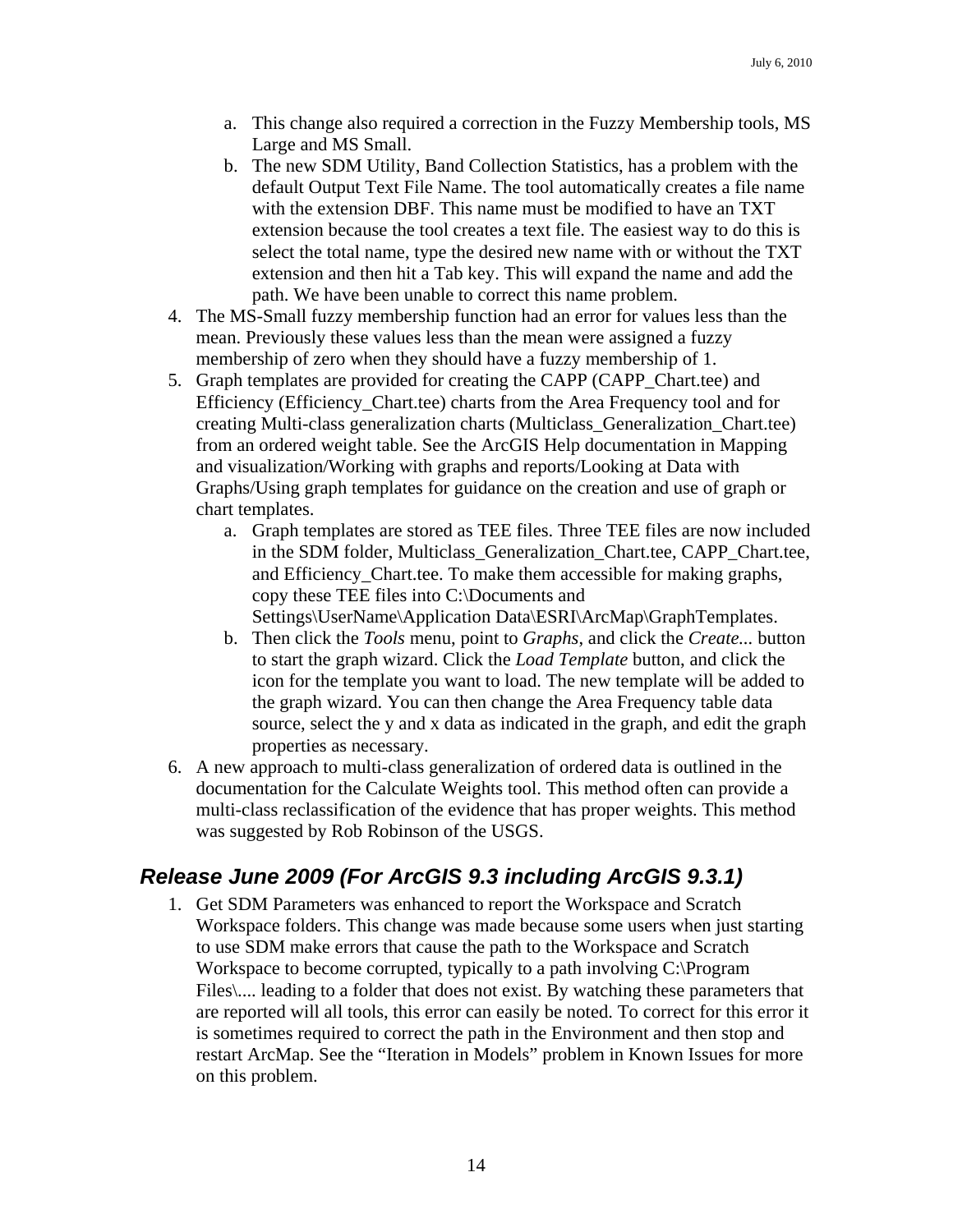- 2. Limitation of prior probability to greater than 0.000001. The prior probability has to be larger than this value or round off problems will occur.
- 3. Changes and Additions to Utilities
	- a. Line Proximity tool has been changed to Feature Proximity tool. This proximity tool can be used with points, lines, or polygons.
	- b. A new tool, Line Intersection Proximity, for proximity to intersections of faults and other line features has been added to the SDM Utilities toolset.
	- c. A new tool for Directional Feature Proximity tool has been added to the SDM Utilities.
	- d. A new tool, Raster Proximity, for proximity to a selected raster value has been added to the SDM Utilities.
	- e. A new tool set of tools, Calculate Bends and Characterize Polylines, for location the bends and shape analysis of lines, such as a fault, has been added to the SDM Utilities toolset. The Calculate Bends tool also identifies the ends of lines as a point.
- 4. Fuzzy Logic Symbolization: The Fuzzy Logic tools will now automatically symbolize with an equal interval symbolization from zero to 1.
	- a. If **the SDM folder is installed in a location other than C:\SDM**, the path for the output symbolization will need to be edited to have the path for the SDM folder. A standard symbolization is available in SDM folder for Fuzzy Logic rasters, FuzzyLogic\_Symbolization.lyr. This symbolization is an equal interval symbolization on the interval [0,1]. Right click on a Fuzzy Logic script and select properties. Select the Parameters tab and then highlight the output raster. The parameter properties in the Parameters window have a Symbology property. Edit the path to the desired LYR file. The output will then be symbolized when the tool is run.
	- b. NOTE: Be care to not change Data Type or other parameters when using this process.
	- c. After applying this symbolization to a fuzzy logic raster that does not fill the range [0,1], it is necessary to symbolize by the Stretch method to undo the statistics for the raster. After symbolization by Stretch, then the real data range can be used with the Classified symbolization method.

#### *Release July 2010 (For ArcGIS 10.0)*

- 1. The Training Site Reduction tool now requires that after running the tool the map display be refreshed in order to see the selected set.
- 2. The GeoXplore tools has been deleted from this version. The neural net, GeoXplore.exe, can be run stand alone by selection the GeoXplore.exe file in the Run window of the Start button.
- 3. The Fuzzy Logic tools have been replaced by ArcGIS Spatial Analyst Overlay tools. The fuzzification tools for categorical data are not implemented in ArcGIS 10, because they are simple models. These models are included in this version of SDM. If a user wishes to compare the ArcGIS fuzzy logic tools with the old SDM tools, the versions of these tools in the ArcGIS 9.3 version of SDM will work with ArcGIS 10.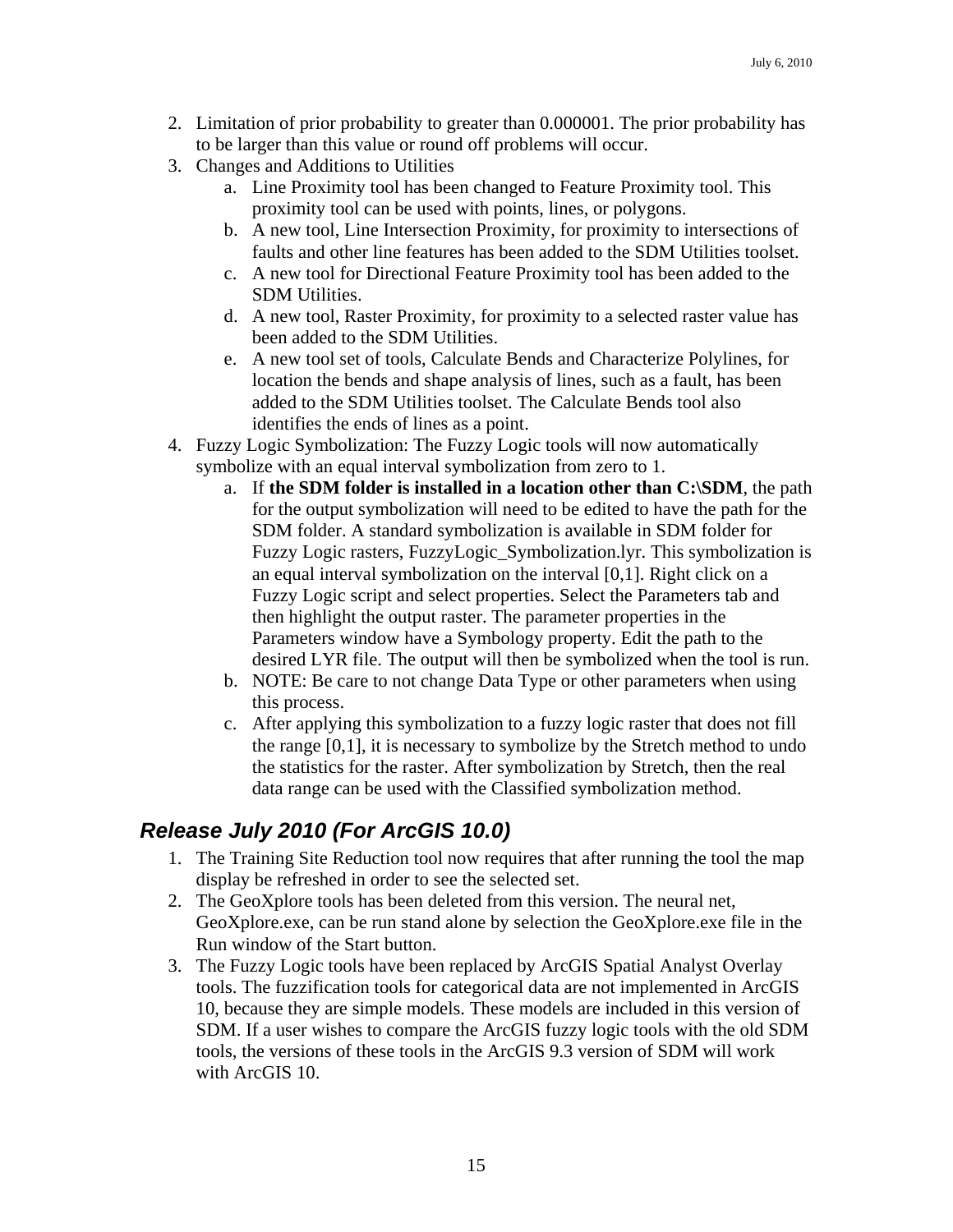- 4. The problem with the ArcGIS 9.3 tool Band Collection Statistics has been repaired in ArcGIS 10; so the SDM Utility for Band Collection Statistics has been removed.
- 5. The Neural Net tools, Partition NN Input Files and Combine NN Output Files, have not been tested nor changed in this release. These tools are used to deal with combined raster files larger than 200,000 records.

# **Known Issues**

# *Path and Folder Names*

Long paths to folders can cause problems. It is better to use short paths to folders, such as C:\MyModel. We have found that models fail to add the results when a long path is used for the workspace. A path to the workspace of 25 characters is known to cause this problem.

Paths and folders can never have blanks in the name. For example, "Gary's Workspace" is not an acceptable name for ArcGIS folders; however Garys\_Workspace is acceptable.

Note SDM does not support geodatabases; so the Workspace nor Scratch Workspace cannot be a geodatabase.

# *Calculate Weights Overwrite*

This tool will not overwrite an existing weights table that is in the table of contents of the open ArcGIS map document. Assuming the intent is to overwrite this file, the work around for this problem is to delete the weights table from the table of contents.

# *Area-Frequency Lock*

The Area Frequency tool creates a DBF table from which several graphs can be made. If the DBF table is removed from the table of contents of ArcGIS, but the graphs are still present in the MXD, a lock will not allow overwriting the existing DBF. This lock problem is a known problem in ArcGIS.

The workaround for DBF overwrite problem is to write a new file when running this tool.

# *Memory Management*

The GeoXplore, Area Frequency, and Site Reduction tools all require large arrays be stored in memory. On some computers these large arrays can cause failure of the tool.

The GeoXplore.exe fails sometimes when Fuzzy Classification is started after doing a Fuzzy Neural Net training. If the GeoXplore tool is closed and restarted, then Classification can be done. This failure causes the NN Demonstration Model to fail because all three neural net methods must be completed by GeoXplore for this model to finish. In normal neural net operations this is not an problem because the NN Tool should be used. The NN Demonstration Model is simply a training model that documents the full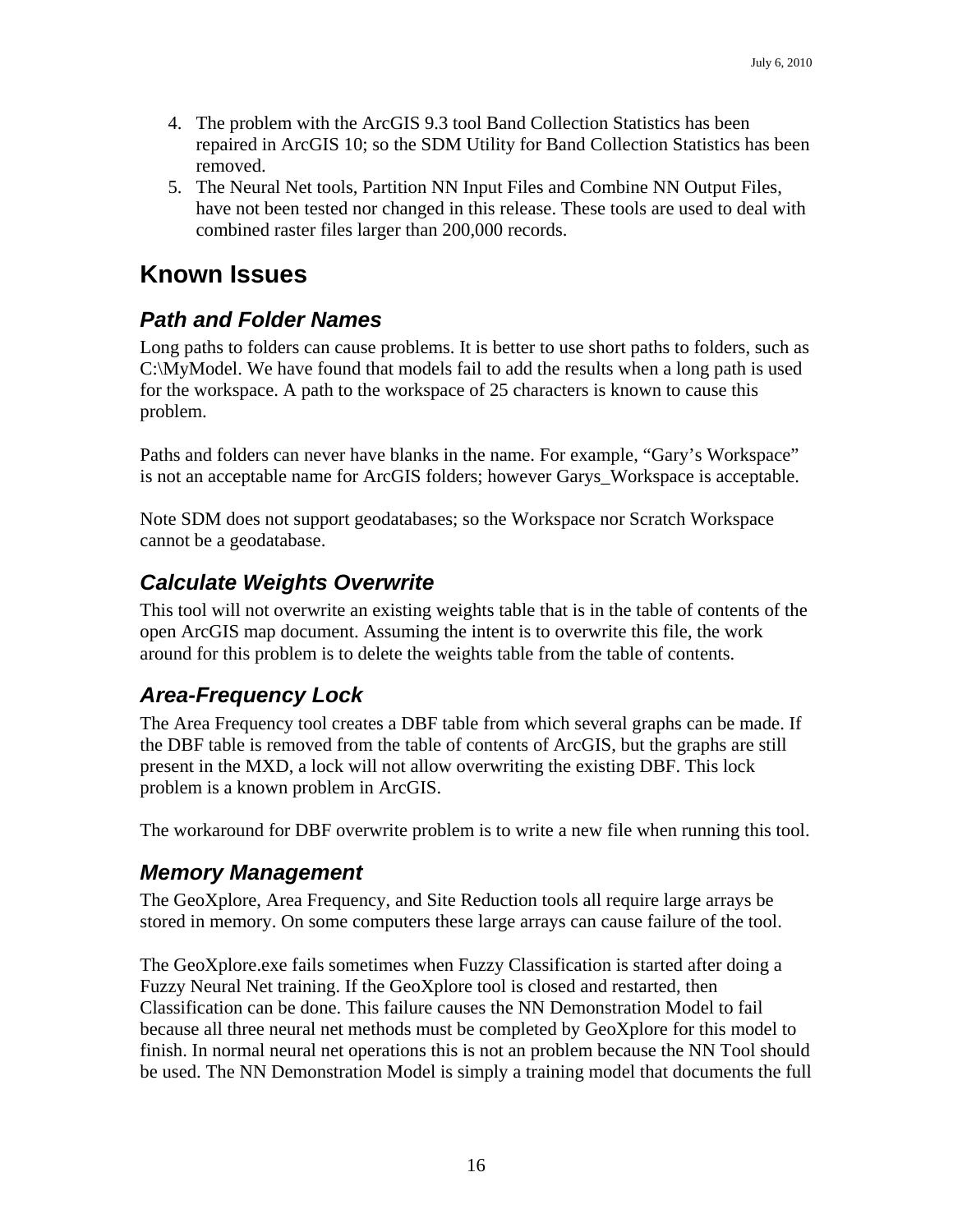processing scheme. This problem can be fixed by defragmentation of the computer using an aftermarket defragmentation tool.

If the number of training sites gets very large, the Area Frequency and Site Reduction tools can fail in different ways. This error has been seen on some computers when 11,000 training sites were used with these tools. On other computers, these tools computed for over 5 hours and did not complete. Huge number of training sites are generally a violation of basic assumption of Weights of Evidence, which assumes the training site is a very small area and the total training sites are small. Therefore, the solution is to use a small number of training sites. When this problem has been encountered and the number of training sites reduced significantly, the response rasters from WofE and LR were unchanged and the Area Frequency and Site Reduction tools worked as expected. We believe that about 1000 training sites is the maximum that works, but we are not sure. We consider significantly more than 1000 training sites excessive.

If the problem occurs with the Site Reduction tool due to a Shapefile with a very large number of points, one solution is to first make a random subset of the points. Create a new Shapefile with this subset. Then apply the thinning with the Site Reduction tool to this new Shapefile. In a test of Shapefiles with 500, 1000, and 5000 points where both thinning and random subsets were done simultaneously, it took, respectively, 3 seconds, 23, seconds, and 7 minutes for the tool to complete. The above work around should address the problem. The thinning algorithm is very slow whereas the random subset process if very fast, so the two-step process suggested above should solve the problem.

# *GeoXplore*

The neural nets are limited to about 200,000 unique conditions. This limitation is due to array sizes in GeoXplore.exe. Two new tools have been added to the Neural Net toolset to deal with this problem.

It has been found that the NET tools of the operating system have to be updated and current for GeoXplore to function

# *Layer Statistics*

In the SDM folder are three LYR files useful for symbolization of models. The names of these files indicate their application. If applied in models, these LYR files corrupt the layer statistics in the Symbolization window. To undue this corruption if a different symbolization is desired, the raster must first be symbolized by the Stretch Method. The Parameters window is then closed and reopened. Then the statistics will be revised so another Symbolization method can be applied. This is a known bug in ArcGIS 9.2

### *Iteration Demonstration Models*

Most of these models using iteration run properly if run in the Edit mode. If these models are simply opened in order to run, the incrementation of the outputs does not function properly and the results are not always added to the table of contents. This problem is suppose to be fixed in ArcGIS 9.3.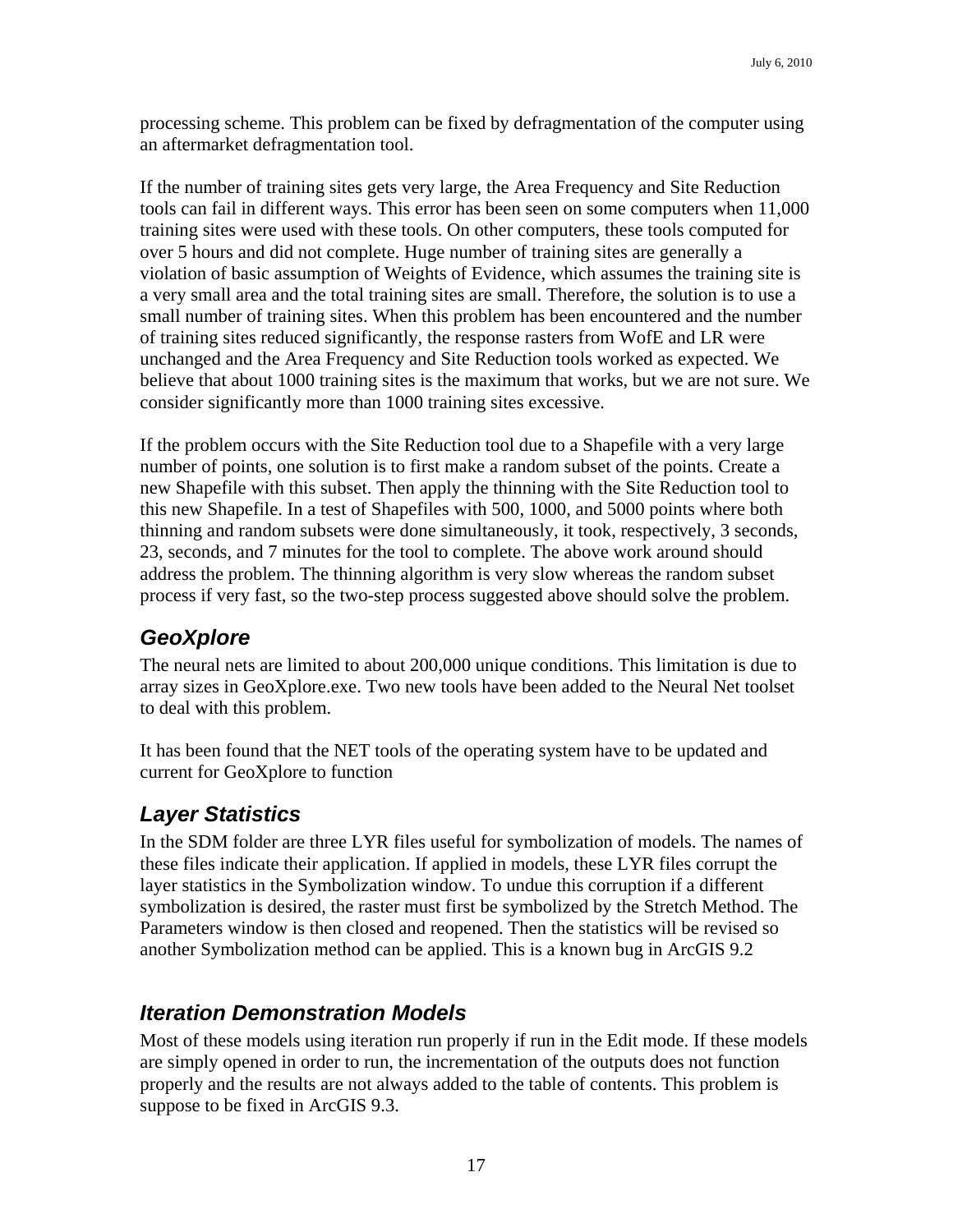### *Limit to Number of Rasters*

ArcGIS sometimes appears to misbehave when a large number of rasters (more than 50) have been added to an MXD. With tools such as Grand WofE and when doing a lot of experimentation, a large number of rasters can be created quickly. The solution is to either start a new MXD or to delete some unneeded rasters.

This problem might be due to the Geoprocessing History becoming over full. It is worthwhile going to My Toolboxes and emptying the geoprocessing history toolbox. Also, the Temp folder in C:\Documents and Setting\User Name\Local Settings can also become over full and should periodically be emptied.

### *Logistic Regression*

This tool still uses a unique conditions table. The tool is limited to 6000 unique conditions. This is because of array sizes in SDMLR.exe. We are investigating recreating SDMLR.exe and increasing the array sites.

This problem can easily be encountered if the ordered data are not binary, such as using the unique method in Calculate Response.

The only solution at this point is to take the data into a statistical package, such as SAS, to do the logistic regression and bring the results back to ArcGIS. The Logistic Regression tool in the Scratch Workspace creates all of the necessary files.

# *Area Frequency*

If a WofE or LR model is formed incorrectly with a huge number of training sites, for example 11,000, the area frequency tool can fail or continue to calculate for hours. This is because this tool creates a complex table and it has to deal with too many training sites.

A clue that you have created the potential for this problem is the Studentized Contrast is huge, such as 90. A value of 7 or 8 might occur in a well formed model, but greater values should be suspect.

The problem is corrected easily by creating a proper training set, which is typically a small number of sites. We believe the tool will handle as many as 1000 training sites without problem; but the user should really consider if so many training sites area required. Training sites are points that represent areas. See Poli and Sterlacchini in Natural Resources Research, Vol. 16, No. 2, June 2007, pages 121-134 for an analysis addressing this problem of points representing areas. In our experience to date, considering the map scale of the evidence and the nature of the training sites has always lead to the conclusion that a single point is sufficient to represent the features to be modeled and the number of such points is always a few tens to a few hundreds of points.